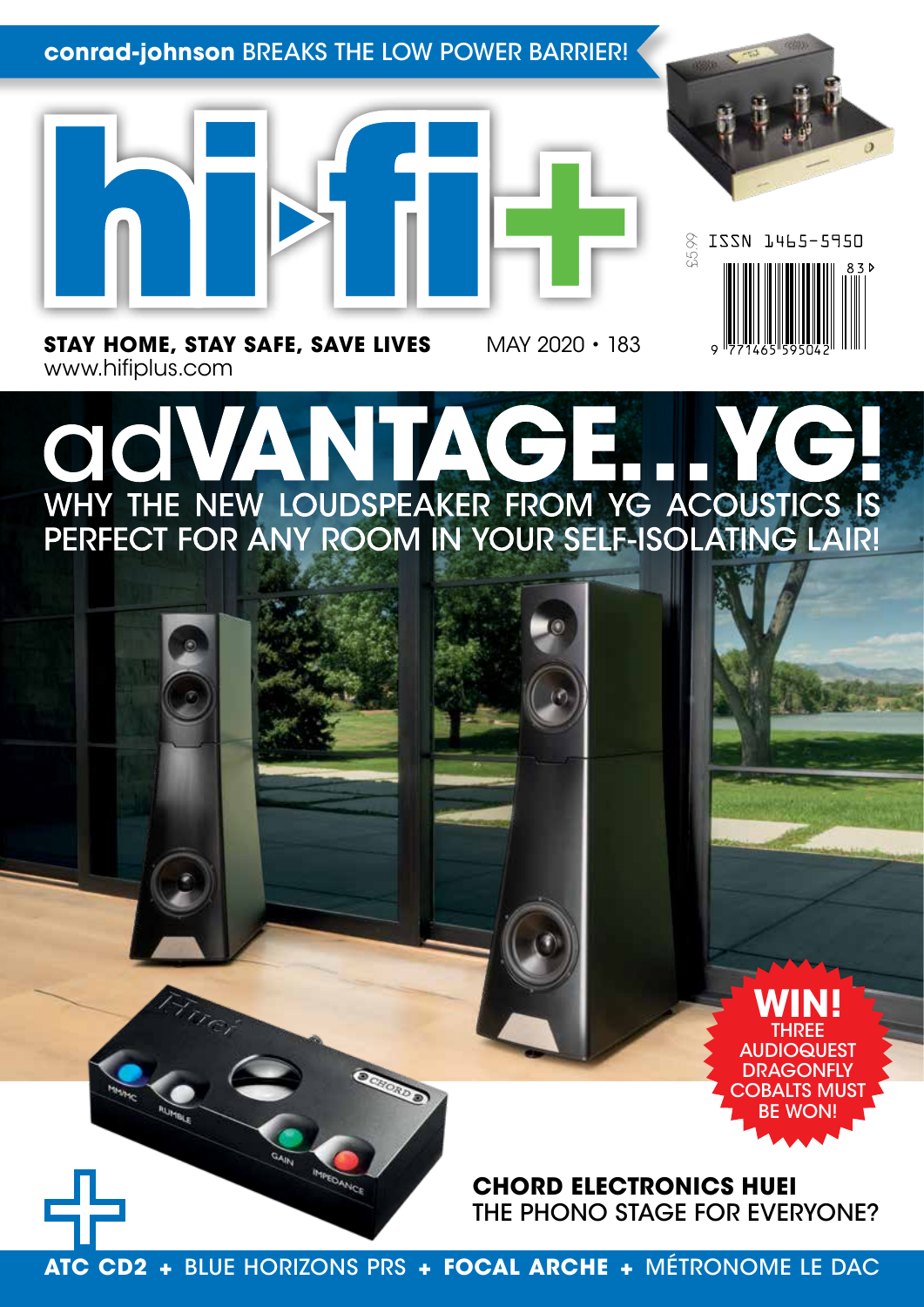### **NHATH** EQUIPMENT REVIEW

# **YG Acoustics Vantage floorstanding loudspeaker**

*by Chris Martens*

The Vantage is the newest floorstanding loudspeaker from<br>
the Arvada, Colorado-based firm YG Acoustics — a model<br>
many of us did not see coming. I say this because the<br>
Vantage is in essence a three-way, three-driver, towe the Arvada, Colorado-based firm YG Acoustics—a model many of us did not see coming. I say this because the Vantage is in essence a three-way, three-driver, towertype loudspeaker that strongly resembles the firm's dollars (and pounds) lower, at £39,990/pair. Were significant corners cut to achieve this reduction in price? Let me answer by paraphrasing everyone's favourite nanny, Mary Poppins, who when asked if she had noteworthy imperfections replied, "Well, hardly any…" In short, the Vantage preserves most—albeit not quite all—of the technical features of the Hailey 2.2 while offering substantial cost savings.

Before we delve deeper into the specifics of the Vantage design, let's take a brief tour of YG Acoustics' signature 'building block' loudspeaker technologies—the technologies that form the essence of the brand's identity.

First, all YG cabinet enclosure panels are CNC machined from thick slabs of aircraft aluminium and fastened together using aircrafttype "vibration-free pressurised assembly" techniques. Second, all YG speaker cabinets use the firm's proprietary FocusedElimination™ anti-resonance technology said to keep "mechanical losses lower than any competing speaker, by combining the minimised turbulence of a sealed design with the low friction otherwise associated with enclosurefree concepts." Third, all YG loudspeakers, share the firm's signature 'tapered obelisk' industrial design motif—a motif developed with input from none other than Porsche Design. One interesting aspect of this motif is that cabinet panels initially appear to be flat, but prove on closer inspection to combine extremely subtle compound curves. The cabinet sides are precision machined, then surface finished to a satin sheen and finally anodised in jet-black or silver. Stated simply, YG's speaker enclosures represent a tour de force in the fine art of precision metalwork.

Shared YG Acoustics design features go far beyond the loudspeaker enclosures, per se. For example, all YG bass, mid-bass, and midrange drivers feature the firm's signature BilletCore™ driver diaphragms—so named because the diaphragms are milled from solid billets of aluminium. This might seem an exercise in gratuitous machine shop excess, but according to company founder Yoav Geva it is not. Instead, his findings have shown that stamped metal driver diaphragms  $\blacktriangleright$ 

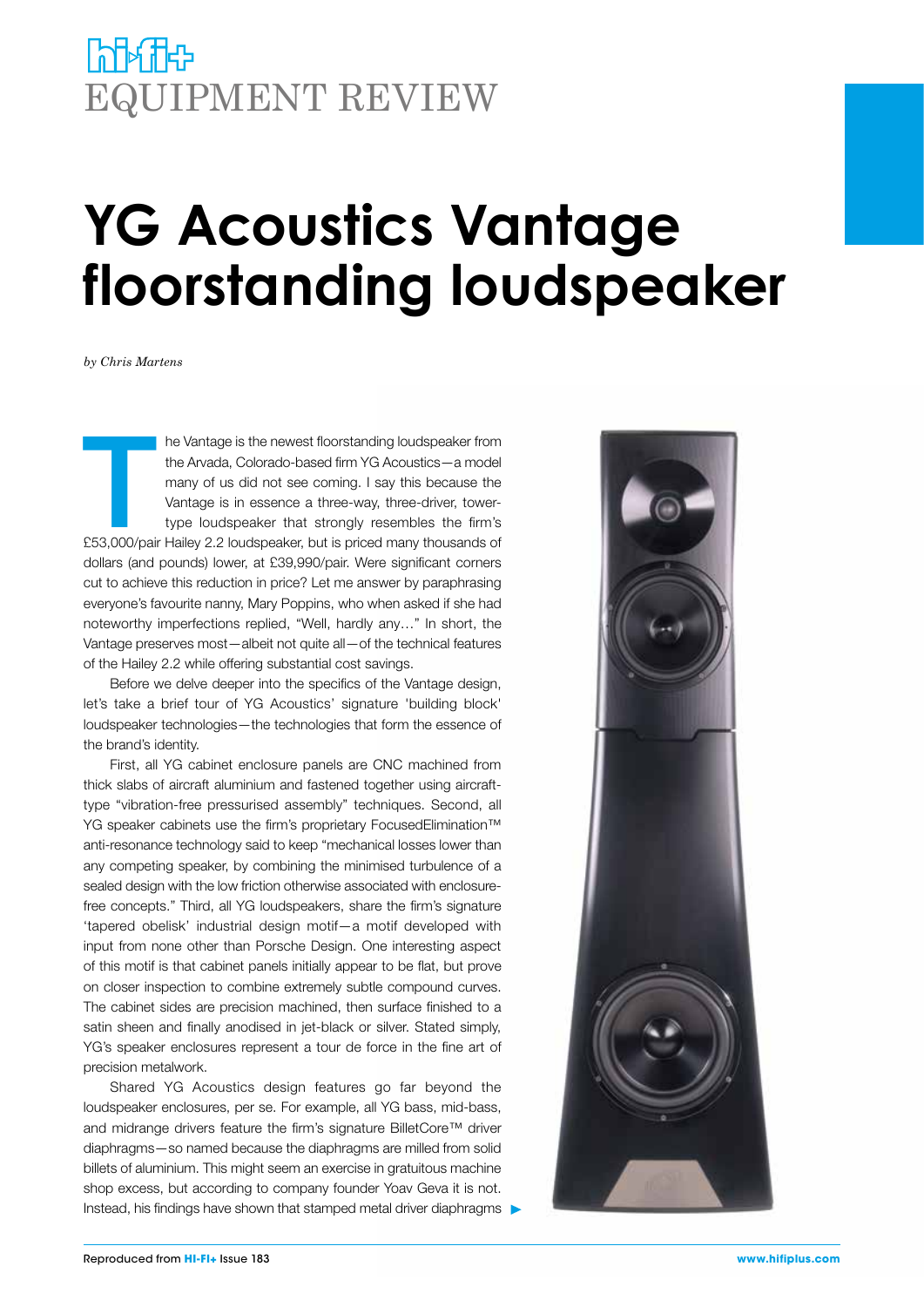#### EQUIPMENT REVIEW / **YG ACOUSTICS VANTAGE**

#### *"What are the differences between the Hailey 2.2 and Vantage, and exactly how significant are those differences from a sonic perspective."*

**are prone to dimensional inconsistencies,** problems with uncontrolled resonance, and the formation of eventual stress cracks over time. Similarly, Geva argues that composite driver diaphragms, too, form microscopic internal cracks (or de-laminations) that slowly can become audible over time. In contrast, YG's machined diaphragms are dimensionally stable, have machined-in resonance control ribs precisely where they are needed, and exhibit no structural degradation over time. In short, the drivers perform beautifully when new and will continue to do so year after year.

Further, YG's tweeters use so-called ForgeCore™ motor assemblies, which use complex 3D machining operations on internal motor/magnet assemblies to achieve dramatic reductions in distortion vis-à-vis even the best of off-the-shelf tweeters. YG crossover networks feature signal path parts of the highest quality such as 'unobtainium' grade Mundorf capacitors, etc. However, where the firm deems available premium parts to be good but not quite good enough, it can and does make its own parts as necessary. For example, YG uses PCB blanks that have ultra heavy-duty, ultra pure conductive layers so thick that circuit board traces must be machined—not photo-etched—into the board surfaces. Similarly, YG has created its own proprietary ToroAir™ inductors, which are said to eliminate cross-talk, and its own ViseCoil™ bass inductors, which are said to reduce residual losses and improve linearity while reducing audible mechanical vibrations. The point is that YG Acoustics builds all of its loudspeakers to one extremely high quality standard and leaves few stones unturned in looking for ways to enhance audible performance, long-term reliability, or both.

The most significant 'jewel' in YG's loudspeaker design crown is arguably the

firm's proprietary, Geva-developed loudspeaker CAD (computer aided design) software, which yields so-called DualCoherent™ crossover networks. These networks enable YG's speakers simultaneously to achieve flat frequency response and linear phase response  $(± 5°$  relative phase across the entire overlap region between drivers). While many competitors swear it is impossible to co-optimise frequency and phase response, YG Acoustics has quietly rolled up its sleeves and got the job done.

Given similarities in size, shape, design technologies, and overall configuration, we should ask what are the differences between the Hailey 2.2 and Vantage, and exactly how significant are those differences from a sonic perspective?

Perhaps the most obvious difference involves the fact that the Hailey 2.2 uses YG's state-of-the-art BilletDome™/ForgeCore™ 25mm fabric/metal AirFrame™-reinforced dome tweeter, whereas the Vantage uses the firm's earlier generation ForgeCore™ 25mm fabric dome tweeter (also used in the firm's Carmel 2 loudspeaker). This difference alone accounts for a significant chunk of the price offset between the two loudspeakers as the BilletDome™ tweeter is difficult to build, tricky to mass-produce, and thus extremely expensive to make. But how do the two tweeters differ in terms of audible performance? According to a YG spokesperson (and to my ears as well), the extreme high frequency response of the two tweeters is surprisingly similar. The observable differences, however, fall more in the upper midrange/lower treble region when pushed hard, as the BilletDome™ tweeter exhibits greater smoothness and composure under pressure, and thus more free-flowing dynamics and superior resolution on complex musical passages. The operative phrase, here, is "when pushed hard"; if you run the two tweeters side-by-side either in smaller rooms or at moderate volume levels, performance differences between the two become much harder to discern.

Second, the Hailey 2.2 uses a larger 260mm woofer whereas the Vantage employs and 222mm woofer drawn from YG's earlier-generation Kipod 2 loudspeaker. The larger surface area of the Hailey 2.2 woofer enables the speaker to claim usable low-frequency output all the way down to 20Hz, while the Vantage has a just slightly higher low-frequency limit of 26Hz (which is still extremely low, once room gain is taken into account). Interestingly, both speakers carry the exact same sensitivity rating: 87dB/2.83V/1m 2π anechoic. My listening tests confirmed the similar sensitivities of the two models, although if anything the Vantage struck me as being just a hair easier for my amplifier to drive than the Hailey 2.2.

Finally, the Hailey 2.2 is just slightly larger and heavier than the Vantage, although both speakers share nearly identical floor footprint dimensions. The Hailey 2.2 loudspeakers weigh 76 kg each and measure (HxWxD) 122 x 33  $\times$  54 cm, where the Vantage speakers weigh 72 kg each and measure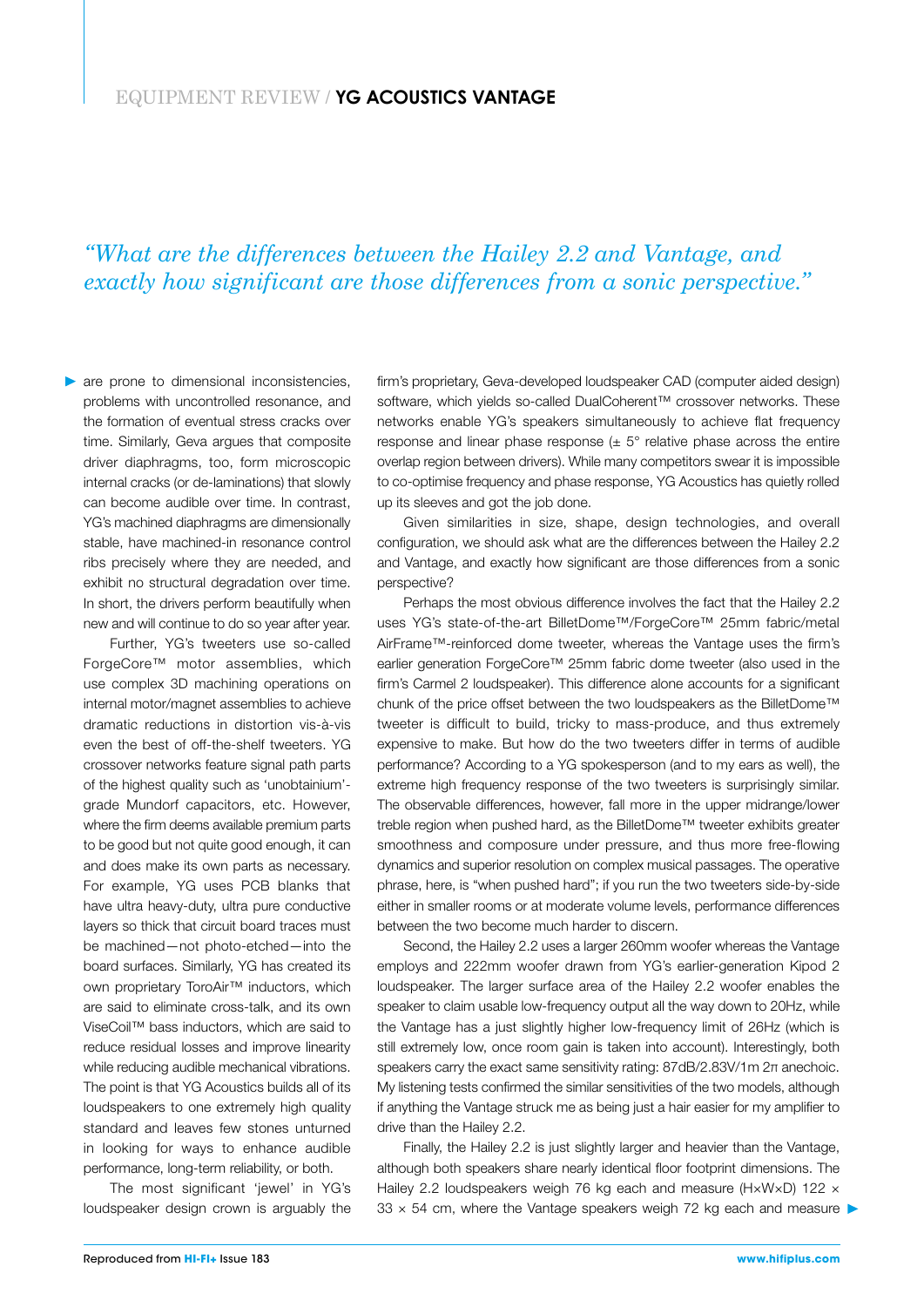#### EQUIPMENT REVIEW / **YG ACOUSTICS VANTAGE**



*"I suspect the two speakers would seem almost interchangable – wherein lies the true magic of the Vantage."*

(H×W×D) 112  $\times$  32  $\times$  54 cm. Further, the Hailey 2.2 ships with comparatively tall, multi-layer isolation feet whereas the Vantage comes with much smaller, simpler isolation feet/spikes that sink so far into carpeted surfaces that they all but disappear. But how do the Hailey 2.2 and Vantage perform when heard in direct comparison playing reference recordings.

I had the opportunity to make this comparison when YG Acoustics removed the Hailey 2.2s that had been in my system and replaced them with the Vantages. My reference system consists of a Rega Osiris integrated amplifier and Isis CD player, an AURALiC ARIES wireless bridge and VEGA G2 DAC, a Vertere Dynamic Groove turntable and Phono 1 phonostage, an Audio-Technica phono cartridge, Furutech cables and power conditioning equipment, and Auralex, RPG, and Vicoustic room treatments. As he had done for my earlier Hailey 2.2 review, YG's system set-up wizard Dick Diamond positioned and dialled-in the Vantages in my room. This time, though, the process did not take long as Diamond almost immediately found the Vantages' 'happy place' and then sat back to admire how beautifully the speakers coupled with my room.

Coming in, I had suspected/expected that performance differences between the Hailey 2.2 and the Vantages might be pretty obvious and not work to the favour of the less expensive speaker, but that wasn't the case at all. In fact, in my medium-sized room and at my typically moderate listening levels, the speakers sounded almost identical, which proved a very pleasant surprise indeed. If I listened very carefully and with volume elevated a bit, I could just pick out the Hailey 2.2's slightly purer, smoother highs and upper midrange, while down very low I could just discern the Hailey 2.2's 'n<sup>th</sup>' degree of deeper bass extension, but that was about it for discernible differences. However, for most listeners, most of the time, I suspect the two speakers would seem almost interchangeable—wherein lies the true magic